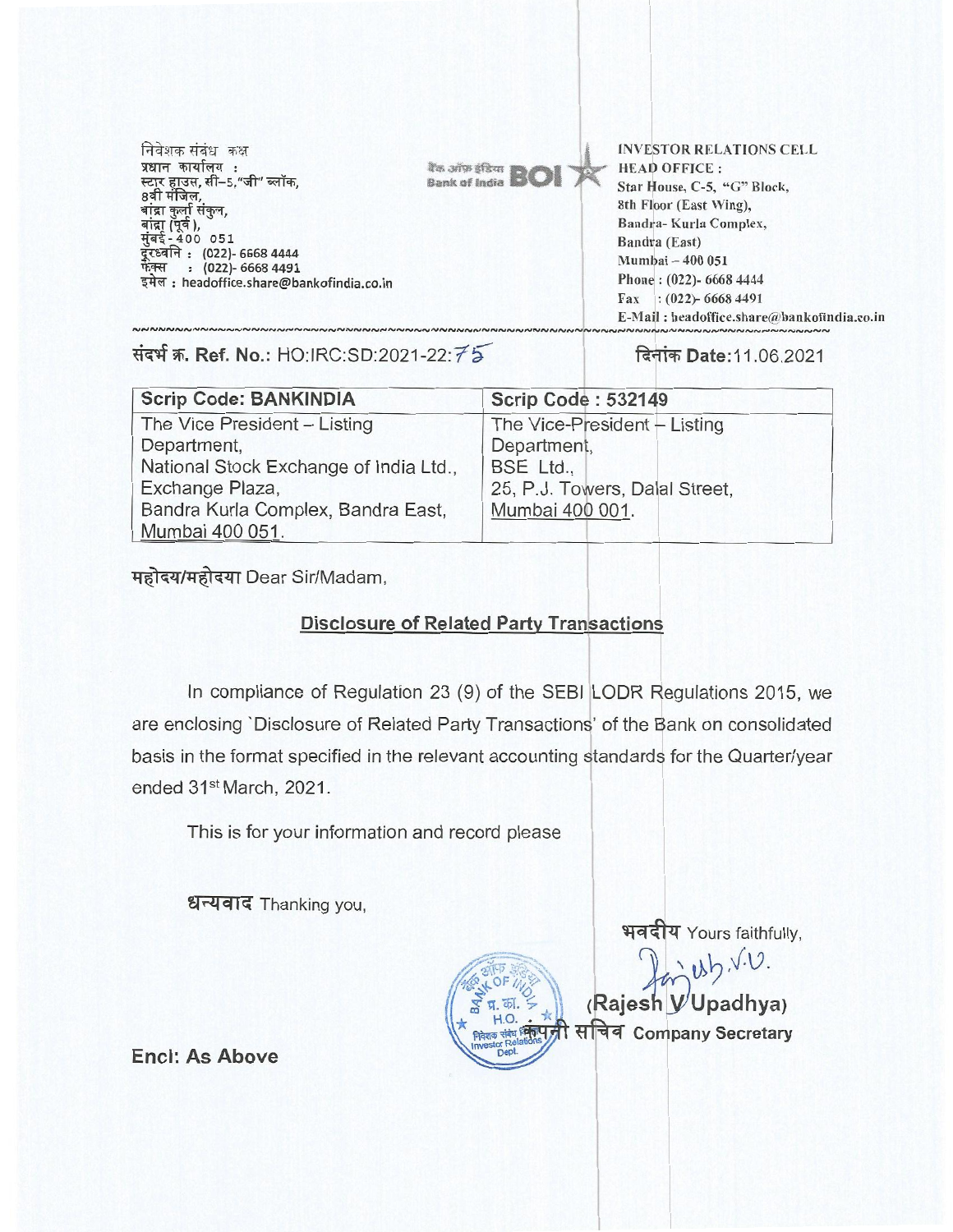# **RELATED PARTY DISCLOSURE**

## **a. Key Managerial Personnel :**

Managing Director & CEO :

Shri Atanu Kumar Das

Executive Directors :

Shri C. G. Chaitanya (superannuated on 31.08.2020) Shri P R Rajagopal Shri Swarup Dasgupta (from 10.03.2021) Shri M. Karthikeyan (from 10.03.2021) Ms. Monika Kalia (from 10.03.2021)

## **b. Subsidiaries**

- i. BOI Shareholding Limited
- ii. BOI AXA Investment Managers Private Limited
- iii. BOI AXA Trustee Services Private Limited
- iv. BOI Merchant Bankers Limited
- v. PT Bank of India Indonesia Tbk
- vi. Bank of India (Tanzania) Limited
- vii. Bank of India (New Zealand) Limited
- viii. Bank of India (Uganda) Limited

## **c. Associates**

- i. STCI Finance Limited
- ii. ASREC (India) Limited
- iii. Indo Zambia Bank Limited

## **d. Regional Rural Banks sponsored by the Bank**

- i. Madhya Pradesh Gramin Bank
- ii. Vidharbha Konkan Gramin Bank
- iii. Aryavart Bank

## **e. Joint Venture:**

i. Star Union Dai-Ichi Life Insurance Co. Limited



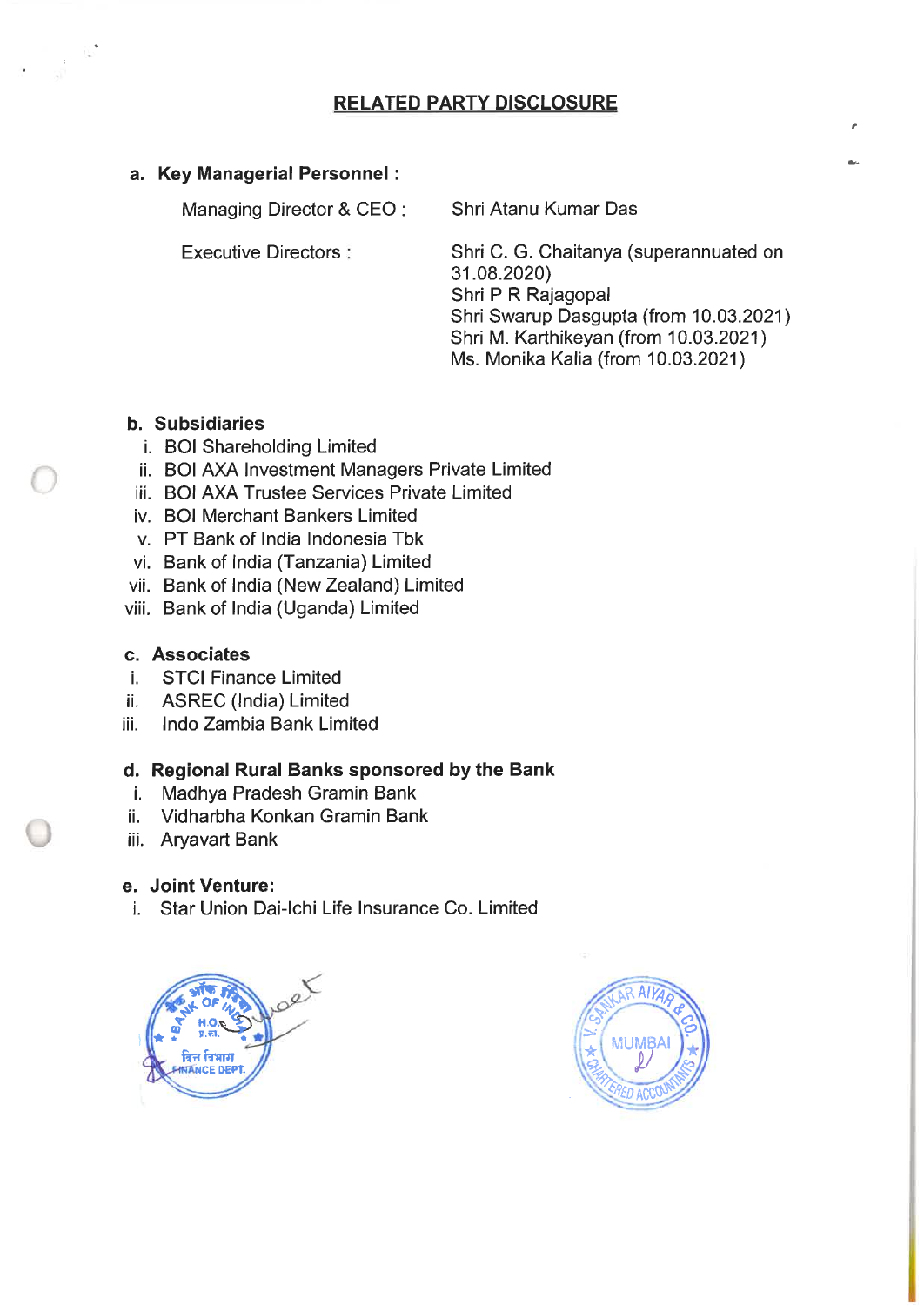## **Bank of India Head office - Finance Department**

### **DISCLOSURE OF RELATED PARTY ITEMS AS PER AS-18 (AS ON 31.03.2021)**

|                                                                       | With Subsidiaries/        |                          | Key Management Personnel & |                          | <b>TOTAL</b>          |                |  |  |
|-----------------------------------------------------------------------|---------------------------|--------------------------|----------------------------|--------------------------|-----------------------|----------------|--|--|
| <b>Particulars</b>                                                    | Associates/Joint Ventures |                          | their relatives            |                          |                       |                |  |  |
|                                                                       | 2020-21                   | 2019-20                  | 2020-21                    | 2019-20                  | 2020-21               | 2019-20        |  |  |
| Transactions during the year 2020-21                                  |                           |                          |                            |                          |                       |                |  |  |
| <b>Interest Received</b>                                              | $\overline{\phantom{a}}$  | $\overline{\phantom{a}}$ | ۰                          | $\qquad \qquad -$        | $\hat{\phantom{a}}$   |                |  |  |
| Interest Paid                                                         | 155.42                    | 115.80                   | $\ddot{\phantom{1}}$       | $\blacksquare$           | 155.42                | 115.80         |  |  |
| Dividend received                                                     | 3.98                      | 6.57                     |                            |                          | 3.98                  | 6.57           |  |  |
| Other Income                                                          | 86.74                     | 79.88                    | $\blacksquare$             | $\overline{a}$           | 86.74                 | 79.88          |  |  |
| Sale of Govt. Securities/Treasury Bills                               |                           |                          | $\overline{a}$             |                          |                       |                |  |  |
| Purchase of Govt. Securities/Treasury<br>Bills                        |                           |                          | ÷                          |                          | ٠                     |                |  |  |
| Puchase of Corporate Bonds and Other<br>money market instruments      | è                         |                          | ÷                          |                          | ÷                     |                |  |  |
| Deposits accepted                                                     | $\overline{\phantom{a}}$  | $\overline{\phantom{a}}$ | ۰                          | $\overline{\phantom{a}}$ | ۰                     | ٠              |  |  |
| Matured Deposits                                                      | $\overline{a}$            | -                        | ÷                          | ۰                        | ÷                     |                |  |  |
| Loans Provided                                                        | ٠                         | $\blacksquare$           | $\blacksquare$             | $\blacksquare$           | ۰                     | ٠              |  |  |
| Loans Repaid                                                          | L,                        | $\overline{a}$           | ۰                          | $\overline{a}$           | $\tilde{\phantom{a}}$ | ٠              |  |  |
| Sale of NPA                                                           | ۰                         | $\overline{a}$           | $\overline{a}$             | $\blacksquare$           | $\overline{a}$        | ٠              |  |  |
| Investments made                                                      | 5.79                      | ÷,                       | $\blacksquare$             | ٠                        | 5.79                  |                |  |  |
| Equity shares issued under Employee's<br>Stock Purchase Scheme (ESPS) |                           | $\overline{a}$           | ۰                          |                          |                       |                |  |  |
| Outstanding as on 31.03.2021                                          |                           |                          |                            |                          |                       |                |  |  |
| Payable                                                               |                           |                          | $\overline{\phantom{a}}$   | $\overline{a}$           |                       |                |  |  |
| Deposits accepted                                                     | 149.71                    | 15.17                    | ٠                          | $\overline{\phantom{a}}$ | 149.71                | 15.17          |  |  |
| Borrowing                                                             |                           |                          | $\overline{a}$             | ٠                        |                       | ٠              |  |  |
| Loans given                                                           | ۰                         | ٠                        | ٠                          | ٠                        |                       | ۰              |  |  |
| Placement of the Deposits                                             |                           |                          | ۰                          |                          |                       | ۷              |  |  |
| <b>Other Liabilities</b>                                              | 4.01                      | 3.25                     | $\overline{a}$             |                          | 4.01                  | 3.25           |  |  |
| Receivables (Advances)                                                | $\overline{a}$            |                          | ÷                          | $\overline{\phantom{a}}$ | ä,                    | i.             |  |  |
| Investments                                                           | 189.07                    | 183.28                   | ۰                          | $\overline{a}$           | 189.07                | 183.28         |  |  |
| Non Funded Commitment                                                 |                           | $\overline{\phantom{a}}$ | $\overline{\phantom{0}}$   |                          | $\overline{a}$        | ä,             |  |  |
| Leasing / HP arrangements availed                                     |                           | $\tilde{\phantom{a}}$    | $\overline{\phantom{a}}$   | ٠                        | $\blacksquare$        | ٠              |  |  |
| Leasing / HP arrangements provided                                    | ٠                         | ٠                        | $\overline{\phantom{0}}$   | ÷                        | $\overline{a}$        | ۰              |  |  |
| Purchase of fixed assets                                              |                           |                          | ä,                         | $\overline{a}$           | $\blacksquare$        | $\overline{a}$ |  |  |
| Sale of fixed assets                                                  | ۰                         |                          | ۰                          | $\blacksquare$           | $\blacksquare$        |                |  |  |
| <b>Other Assets</b>                                                   | 8.06                      | 7.37                     |                            |                          | 8.06                  | 7.37           |  |  |

**The transactions with wholly owned subsidiaries and regional rural banks being state controlled, have not been disclosed in view of Para 9 of AS -18 on Related Party disclosure issued by ICAI exempting 'State Controlled Enterprises' from making any disclosure pertaining to their transactions with other related parties which are also 'State Controlled Enterprises'. Further, in terms of paragraph 5 of AS 18, transactions in the nature of Banker - Customer relationship have not been disclosed including those with Key Management Personnel and relatives of Key**  Management Personnel, since the disclosure would conflict with Bank's duties of confidentiality. AIX

was favor ASST. GENERAL MANA

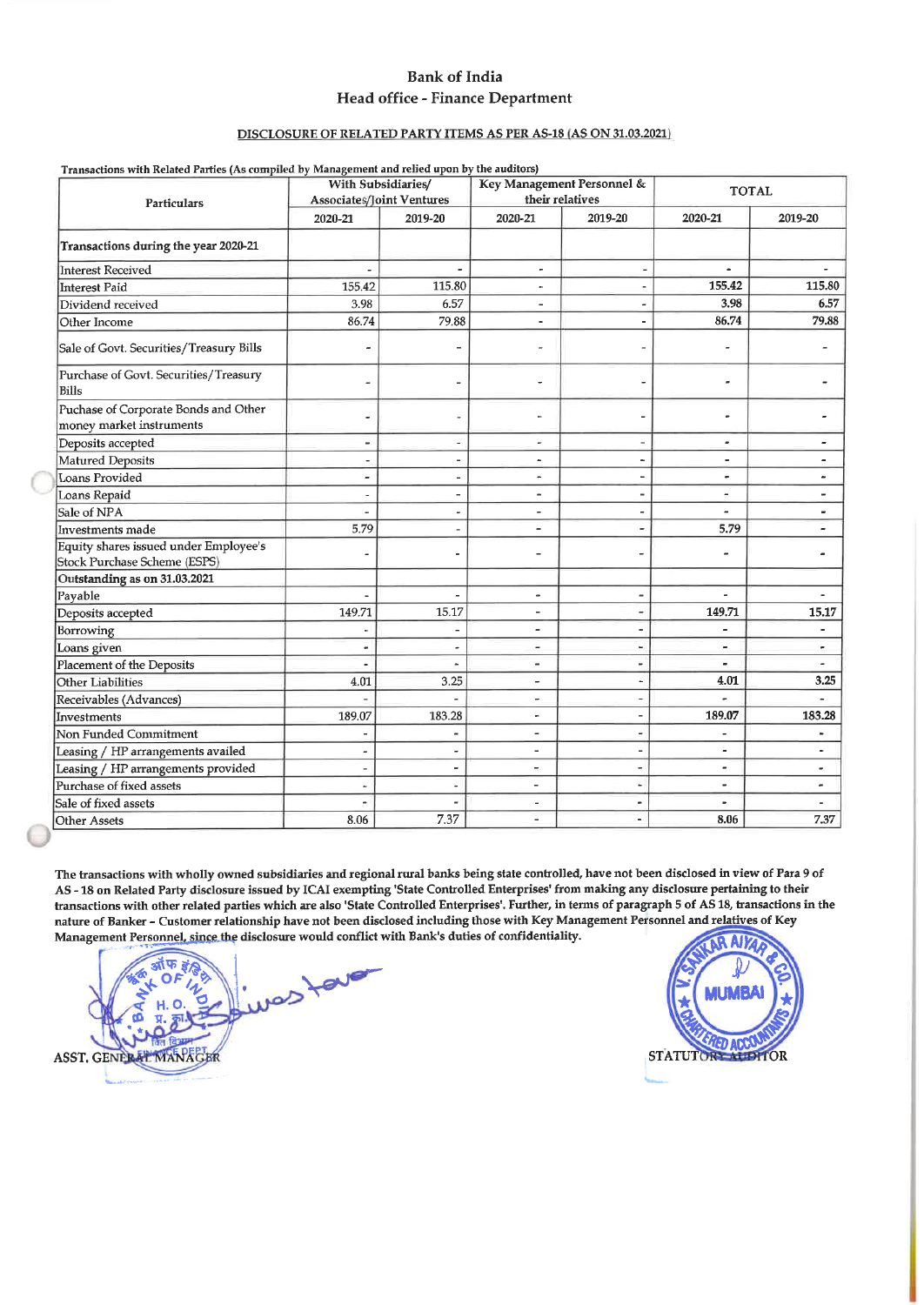#### **Bank of India Head office - Finance Department**

#### **Working for Related Party Disclosure**

**Amount Outstanding** 

#### **Balance Sheet Items**

# Rs. in crore

 $\mathbb{E}_+$ 

| <b>Particulars</b>                 | <b>Deposits</b> |            | <b>Other Liabilities</b> |                   |            | <b>Other Assets</b> |                   | <b>Loan Outstanding</b> | <b>INVESTMENT IN RELATED</b><br><b>PARTIES</b> |            | Total 2020-   Total 2019- | 20     |
|------------------------------------|-----------------|------------|--------------------------|-------------------|------------|---------------------|-------------------|-------------------------|------------------------------------------------|------------|---------------------------|--------|
| <b>ASSOCIATE / JV</b>              | 31.03.2021      | 31.03.2020 | 31.03.2021               | 31.03.2020        | 31.03.2021 | 31.03.2020          | 31.03.2021        | 31.03.2020              | 31.03.2021                                     | 31.03.2020 |                           |        |
| <b>SUD LIFE</b>                    | 35.97           | 12.12      | 4.01                     | 3.25              | 8.06       | 7.37                | 0.00 <sub>1</sub> | 0.00                    | 75.00                                          | 75.00      | 123.03                    | 97.75  |
| <b>INDO ZAMBIA</b>                 | 13.74           | 3.05       | 0.00                     | 0.00 <sub>1</sub> | 0.00       | 0.00                | 0.00              | 0.00                    | 47.59                                          | 47.59      | 161.33                    | 50.63  |
| <b>BOI AXA TRUSTEE SERVICES</b>    | 0.00            | 0.001      | 0.00                     | 0.00              | 0.00       | 0.001               | 0.00              | 0.001                   | 0.00                                           | 0.00       | 0.001                     | 0.00   |
| <b>BOI AXA INVESTMENT MANAGERI</b> | 0.00            | 0.001      | 0.00                     | 0.00              | 0.00       | 0.00                | 0.00              | 0.001                   | 66.48                                          | 60.69      | 66.48                     | 60.69  |
| Total Rs.                          | 149.71          | 15.17      | 4.01                     | 3.25              | 8.06       | 7.37                | 0.00              | 0.00                    | 189.07                                         | 183.28     | 350.84                    | 209.07 |

|                                   | Transaction during the year |            |                    |            |            |                     |            |                 |                    |            |                    |                    |
|-----------------------------------|-----------------------------|------------|--------------------|------------|------------|---------------------|------------|-----------------|--------------------|------------|--------------------|--------------------|
| <b>Particulars</b>                | <b>Matured Deposits</b>     |            | <b>Loans Given</b> |            |            | <b>Loans repaid</b> |            | <b>Deposits</b> | <b>Investments</b> |            | <b>Total 2020-</b> | <b>Total 2019-</b> |
| <b>ASSOCIATE / JV</b>             | 31.03.2021                  | 31.03.2020 | 31.03.2021         | 31.03.2020 | 31.03.2021 | 31.03.2020          | 31.03.2021 | 31.03.2020      | 31.03.2021         | 31.03.2020 | 21                 | 20                 |
| <b>SUD LIFE</b>                   | 0.00                        | 0.00       | 0.00               | 0.001      | 0.001      | 0.00                | 0.00       | 0.00            | 0.001              | 0.00       | 0.00               | 0.00               |
| <b>INDO ZAMBIA</b>                | 0.00                        | 0.00       | 0.00               | 0.00       | 0.00       | 0.00                | 0.00       | 0.00            | 0.00               | 0.00       | 0.001              | 0.00               |
| <b>BOI AXA TRUSTEE SERVICES</b>   | 0.001                       | 0.00       | 0.00               | 0.00       | 0.00       | 0.00                | 0.00       | 0.00            | 0.00               | 0.00       | 0.00               | 0.00               |
| <b>BOI AXA INVESTMENT MANAGER</b> | 0.00                        | 0.00       | 0.00               | 0.00       | 0.001      | 0.001               | 0.00       | 0.00            | 5.79               | 0.00       | 5.79               | 0.00               |
| Total Rs.                         | 0.00                        | 0.00       | 0.00               | 0.00       | 0.00       | 0.00                | 0.00       | 0.00            | 5.79               | 0.00       | 5.79               | 0.00               |

#### **Profit &** Loss Items

|                                    | Transaction during the year                |                   |                                                       |            |                                                                                                |            |                           |            |              |            |                       |       |                          |      |                                             |                         |        |        |
|------------------------------------|--------------------------------------------|-------------------|-------------------------------------------------------|------------|------------------------------------------------------------------------------------------------|------------|---------------------------|------------|--------------|------------|-----------------------|-------|--------------------------|------|---------------------------------------------|-------------------------|--------|--------|
| <b>Particulars</b>                 | Sale of Govt.<br>Securities/Treasury Bills |                   | <b>Purchase of Govt.</b><br>Securities/Treasury Bills |            | <b>Purchase of Corporate</b><br>bonds and Other money<br>Interest Income<br>market instruments |            | Interest & Other Expenses |            | Other Income |            | Sale of NPA           |       | <b>Dividend Received</b> |      | 21                                          | Total 2020- Total 2019- |        |        |
| <b>ASSOCIATE / JV</b>              | 31.03.2021                                 | 31.03.2020        | 31.03.2021                                            | 31.03.2020 | 31.03.2021                                                                                     | 31.03.2020 | 31.03.2021                | 31.03.2020 | 31.03.2021   | 31.03.2020 | 31.03.2021 31.03.2020 |       |                          |      | 31.03.2021 31.03.2020 31.03.2021 31.03.2020 |                         |        |        |
| <b>SUD LIFE</b>                    | 0.00                                       | 0.001             | 0.00                                                  | 0.00       | 0.00                                                                                           | 0.00       | 0.00                      | 0.00       | 155.42       | 115.80     | 86.74                 | 79.88 | 0.00                     | 0.00 | 0.001                                       | 0.94                    | 242.16 | 196.62 |
| <b>INDO ZAMBIA</b>                 | 0.00                                       | 0.00              | 0.00                                                  | 0.00       | 0.00                                                                                           | 0.00       | 0.00                      | 0.00       | 0.00         | 0.00       | 0.00                  | 0.00  | 0.00                     | 0.00 | 3.98                                        | 5.63                    | 3.98   | 5.63   |
| <b>BOI AXA TRUSTEE SERVICES</b>    | 0.00                                       | 0.00              | 0.00                                                  | 0.00       | 0.00                                                                                           | 0.00       | 0.00                      | 0.00       | 0.00         | 0.00       | 0.00                  | 0.00  | 0.00                     | 0.00 | 0.00 <sub>1</sub>                           | 0.00                    | 0.00   | 0.00   |
| <b>BOI AXA INVESTMENT MANAGERI</b> | 0.00                                       | 0.00 <sub>1</sub> | 0.00                                                  | 0.00       | 0.00                                                                                           | 0.00       | 0.00                      | 0.00       | 0.00         | 0.00       | 0.00                  | 0.00  | 0.00                     | 0.00 | 0.00                                        | 0.00                    | 0.00   | 0.00   |
| <b>Total Rs.</b>                   | 0.00                                       | 0.00              | 0.00                                                  | 0.00       | 0.00                                                                                           | 0.00       | 0.00                      | 0.00       | 155.42       | 115.80     | 86.74                 | 79.88 | 0.00                     | 0.00 | 3.98                                        | 6.57                    | 246.14 | 202.25 |

ASST. GENERAL MANAGER

 $AI$ **STATUTORY AUDITOR AND**